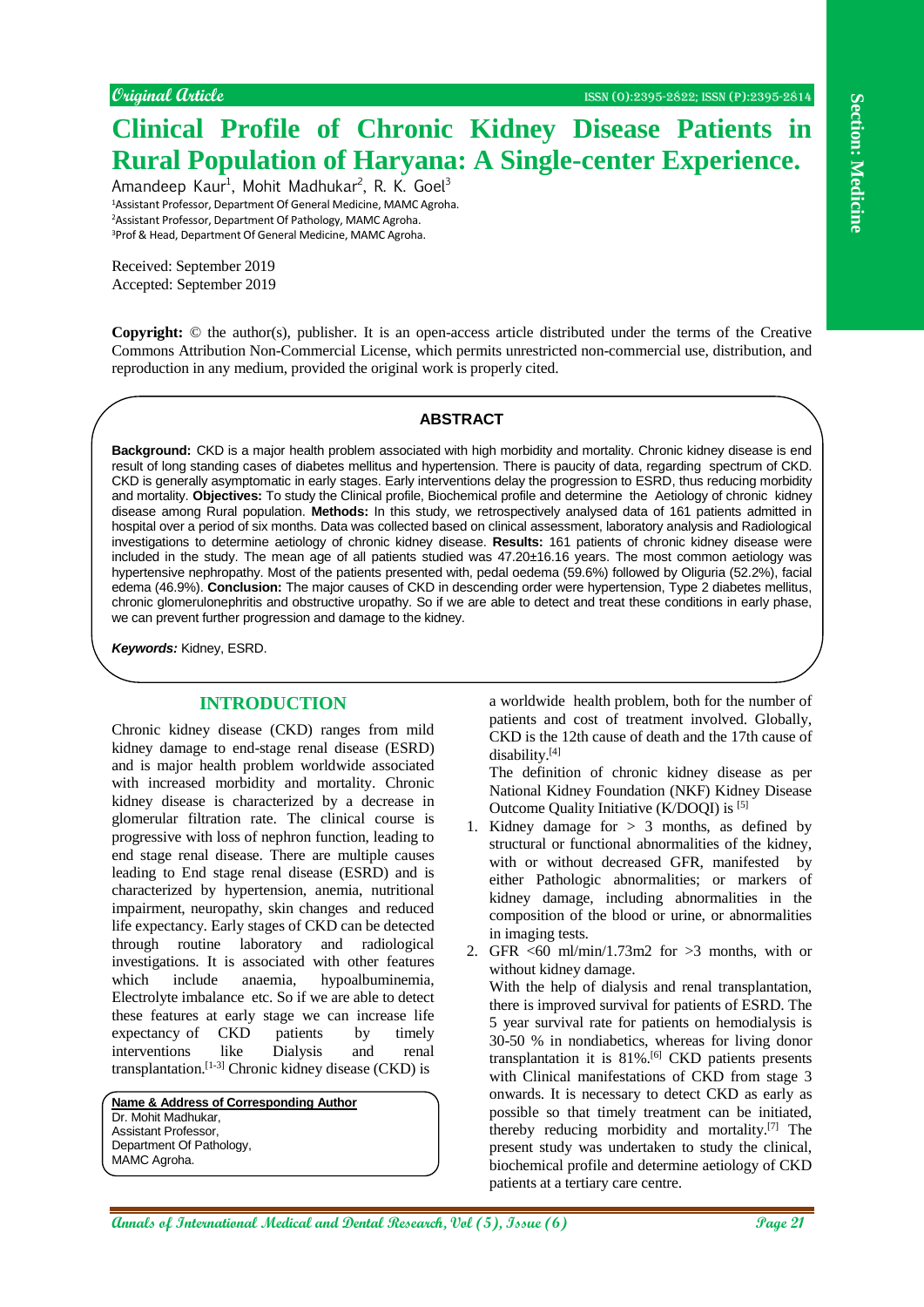# **MATERIALS AND METHODS**

It is a retrospective study, we analysed data of 161 patients who visited Medicine OPD, admitted in indoor and patients undergoing haemodialysis at Maharaja Agarsen Medical college Agroha from 01/01/2019 to 30/06/2019. Prior permission from ethical committe was taken.

#### **Inclusion criteria:**

- 1. GFR  $\leq 60$  ml/min/1.73 m2 on the basis of estimated GFR using the Modification of Diet in Renal Disease (MDRD) formula (CKD stages 3 to 5)
- 2. Serum creatinine>2.0 mg/dl
- 3. Age above15 years.

#### **Exclusion criteria:**

Patients with heart failure, malignancy, liver disorders, hyperuricemia, on drugs like antimetabolites and who undergone Renal Transplant were not included in this study.

Data was collected from Indoor Bed files and Dialysis files which included detailed history and physical examination. Data on age, sex, smoking, drug abuse, alcohol consumption along with past history of diabetes, hypertension, Tuberculosis and other co-morbid conditions were collected.

All patients underwent the following investigations – Haemogram, Blood urea, Blood Sugar, Serum creatinine, Serum electrolytes, Serum proteins, Serum albumin, Serum calcium and other relevant investigations

GFR was calculated by using MDRD equation:  $186.3 \times$  (serum creatinine)  $-1.154 \times$  age  $-0.203 \times$ (0.742 for women)  $\times$  (1.212 if black). All Patients were categorized in stage 3 to stage 5 based on GFR, according to criteria laid by National Kidney Foundation.<sup>[5]</sup>

**Stage 1:** eGFR> 90 mL/min per 1.73 m2 and persistent albuminuria

**Stage 2:** eGFR between 60 to 89 mL/min per 1.73 m2

**Stage 3:** eGFR between 30 to 59 mL/min per 1.73 m2

**Stage4:** eGFR between 15 to 29 mL/min per 1.73 m2

**Stage 5:** eGFR< 15 mL/min per 1.73 m2 or endstage renal diseases

An aetiological diagnosis was made but not confirmed by histopathology. The data was analyzed using statistical methods in which quantitative variables were summarized using mean and standard deviation while categorical variables were tabulated using frequencies and percentages. Analysis of variance (ANOVA), was applied and p value of less than 0.05 was considered significant. Results 161 consecutive patients of chronic kidney disease were taken up for the study.

# **RESULTS**

161 patients of chronic kidney disease were included in the study. The mean age of all patients studied was 47.20±16.16 years. The maximum patients belonged to 51-60 years age group  $(21.7%)$ . Age wise distribution of cases in study group is shown in [Table 1, Figure 1]. In this study, 75.8% of the patients were male and 24.2% were females [Table 2, Figure 2].

| Table 1: Age wise distribution of CKD Patients |                |                |  |  |  |
|------------------------------------------------|----------------|----------------|--|--|--|
| AGE                                            | N <sub>O</sub> | <b>Percent</b> |  |  |  |
| $\leq=20$                                      | 8              | 5.0            |  |  |  |
| $21 - 30$                                      | 24             | 14.9           |  |  |  |
| $31 - 40$                                      | 29             | 18.0           |  |  |  |
| $41 - 50$                                      | 28             | 17.4           |  |  |  |
| 51-60                                          | 35             | 21.7           |  |  |  |
| 61-70                                          | 29             | 18.0           |  |  |  |
| >70                                            | 8              | 5.0            |  |  |  |
| Total                                          | 161            | 100.0          |  |  |  |



| Table 2: Sex wise distribution of CKD Patients |     |                |  |  |  |
|------------------------------------------------|-----|----------------|--|--|--|
| <b>SEX</b>                                     | No  | <b>Percent</b> |  |  |  |
| Male                                           | 122 | 75.8           |  |  |  |
| Female                                         | 39  | 24.2           |  |  |  |
| Total                                          | 161 | 100.0          |  |  |  |



All the patients of CKD were categorised in 3 stages. Stage 3, stage 4 and stage 5 patients constituted 6.8%, 46.0% and47.2% of the total cases.[Table 3, Figure 3].

| Table 3: Stage wise distribution of CKD Patients |                      |         |  |  |  |
|--------------------------------------------------|----------------------|---------|--|--|--|
| <b>Stage Of CKD</b>                              | No Of Patients (161) | $%$ age |  |  |  |
|                                                  |                      | 6.8     |  |  |  |
|                                                  | 73                   | 46.0    |  |  |  |
|                                                  |                      | 47.2    |  |  |  |
|                                                  |                      |         |  |  |  |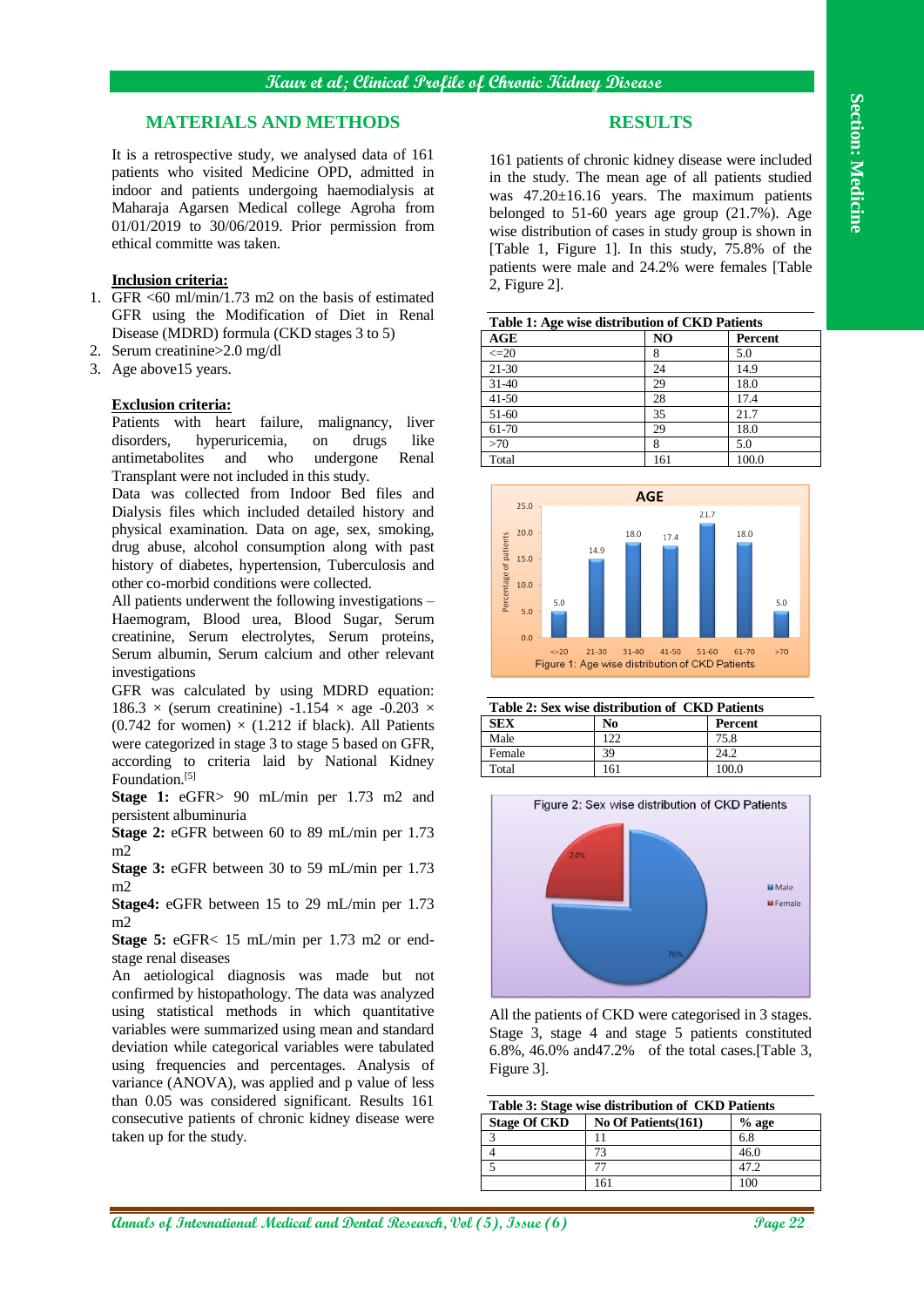# **Kaur et al; Clinical Profile of Chronic Kidney Disease**



In this study, the most common aetiology was hypertensive nephropathy (n=60, 37.27%) followed by Diabetic nephropathy (n=52,32.3%), Chronic glomerulonephritis (n=36,22.58%), Obstructive uropathy (n=8,4.98%), PCKD (n=5,3.24%) Chronic pyelonephritis (n=2,1.26%), Alport syndrome (n=1,0.63%). Aetiology wise distribution of cases of chronic kidney disease is shown in [Table 4] Figure 4].



| <b>Table 4: Aetiology of CKD Patients</b> |                |                |  |  |  |  |
|-------------------------------------------|----------------|----------------|--|--|--|--|
| <b>AETIOLOGY</b>                          | N <sub>O</sub> | <b>Percent</b> |  |  |  |  |
| <b>HYPERTENSION</b>                       | 60             | 37.27          |  |  |  |  |
| <b>DIABETES MELLITUS</b>                  | 52             | 32.30          |  |  |  |  |
| <b>ALPORT</b>                             |                | 0.63           |  |  |  |  |
| <b>CHRONIC GLOMERULONEPHRITIS</b>         | 36             | 22.58          |  |  |  |  |
| <b>CHRONIC PYELONEPHRITIS</b>             | 2              | 1.26           |  |  |  |  |
| OBSTRUCTIVE UROPATHY                      | 8              | 4.98           |  |  |  |  |
| <b>PCKD</b>                               | 5              | 3.24           |  |  |  |  |
| Total                                     | 161            | 100.00         |  |  |  |  |

| <b>Table 5: Symptoms of CKD Patients</b> |     |                |  |  |  |  |
|------------------------------------------|-----|----------------|--|--|--|--|
| <b>Symptom</b>                           | NO  | <b>Percent</b> |  |  |  |  |
| <b>ALTERED SENSORIUM</b>                 | 24  | 15.02          |  |  |  |  |
| <b>ABDOMINAL DISTENSION</b>              | 10  | 6.24           |  |  |  |  |
| <b>ANOREXIA</b>                          | 13  | 8.21           |  |  |  |  |
| <b>DYSPNOEA</b>                          | 43  | 26.99          |  |  |  |  |
| <b>CONVULSION</b>                        | 4   | 2.54           |  |  |  |  |
| <b>FACIAL EDEMA</b>                      | 76  | 46.94          |  |  |  |  |
| <b>HEMATURIA</b>                         | 16  | 10.08          |  |  |  |  |
| <b>OLIGURIA</b>                          | 84  | 52.17          |  |  |  |  |
| PEDAL EDEMA                              | 96  | 59.63          |  |  |  |  |
| <b>VOMITING</b>                          | 34  | 21.29          |  |  |  |  |
| <b>WEAKNESS</b>                          | 30  | 18.63          |  |  |  |  |
| <b>FLANK PAIN</b>                        | 2   | 1.31           |  |  |  |  |
| Total                                    | 161 | 100.00         |  |  |  |  |

In this study most of the patients presented with, pedal oedema (59.6%) followed by Oliguria

(52.2%), facial edema (46.9%). [Table 5, Figure 5] shows the symptoms of chronic kidney disease in study population. The clinical examination reflects that almost 56.5% had pedal edema,46.6% of the patients had pallor, 37.8% had hypertension [Table 6, Figure 6].



#### **Table 6: Signs of CKD Patients**

| <b>SIGN</b>           | <b>Frequency</b> | Percent |  |  |  |  |  |
|-----------------------|------------------|---------|--|--|--|--|--|
| <b>ASCITIS</b>        | 49               | 30.69   |  |  |  |  |  |
| <b>HTN</b>            | 61               | 37.89   |  |  |  |  |  |
| <b>PALLOR</b>         | 75               | 46.58   |  |  |  |  |  |
| PEDAL EDEMA           | 91               | 56.45   |  |  |  |  |  |
| PLEURAL EFFUSION      | $\overline{c}$   | 1.26    |  |  |  |  |  |
| PERIPHERAL NEUROPATHY | 20               | 12.52   |  |  |  |  |  |
| PULMONARY EDEMA       | 5                | 3.14    |  |  |  |  |  |
| <b>SKIN CHANGES</b>   | 23               | 14.37   |  |  |  |  |  |
| Total                 | 161              | 100.00  |  |  |  |  |  |



Mean Hb was  $9.18 \pm 1.85$ . The average level of hemoglobin showed a falling trend with stages of CKD. The standard deviation showed falling trend from stage 3 to stage 4, indicating more variation in the level of hemoglobin in stage 5 patients. [Table 7] Blood urea and Serum Creatinine showed a falling trend with stages of CKD with more variation in stage 5 patients. Comparison among the stages of average level of Blood urea and Serum Creatinine was found to be statistically significant (p=0.0001, p=0.0001). [Table 7]

The average level of Sodium showed a decreasing trend with the CKD stages and the standard deviation value has gone up (6.53) which indicates more variation in the level of Sodium in stage 4 patients and was found to be statistically significant (p=0.0001) [Table 7].

Other biochemical parameters in chronic kidney disease are depicted in [Table 7].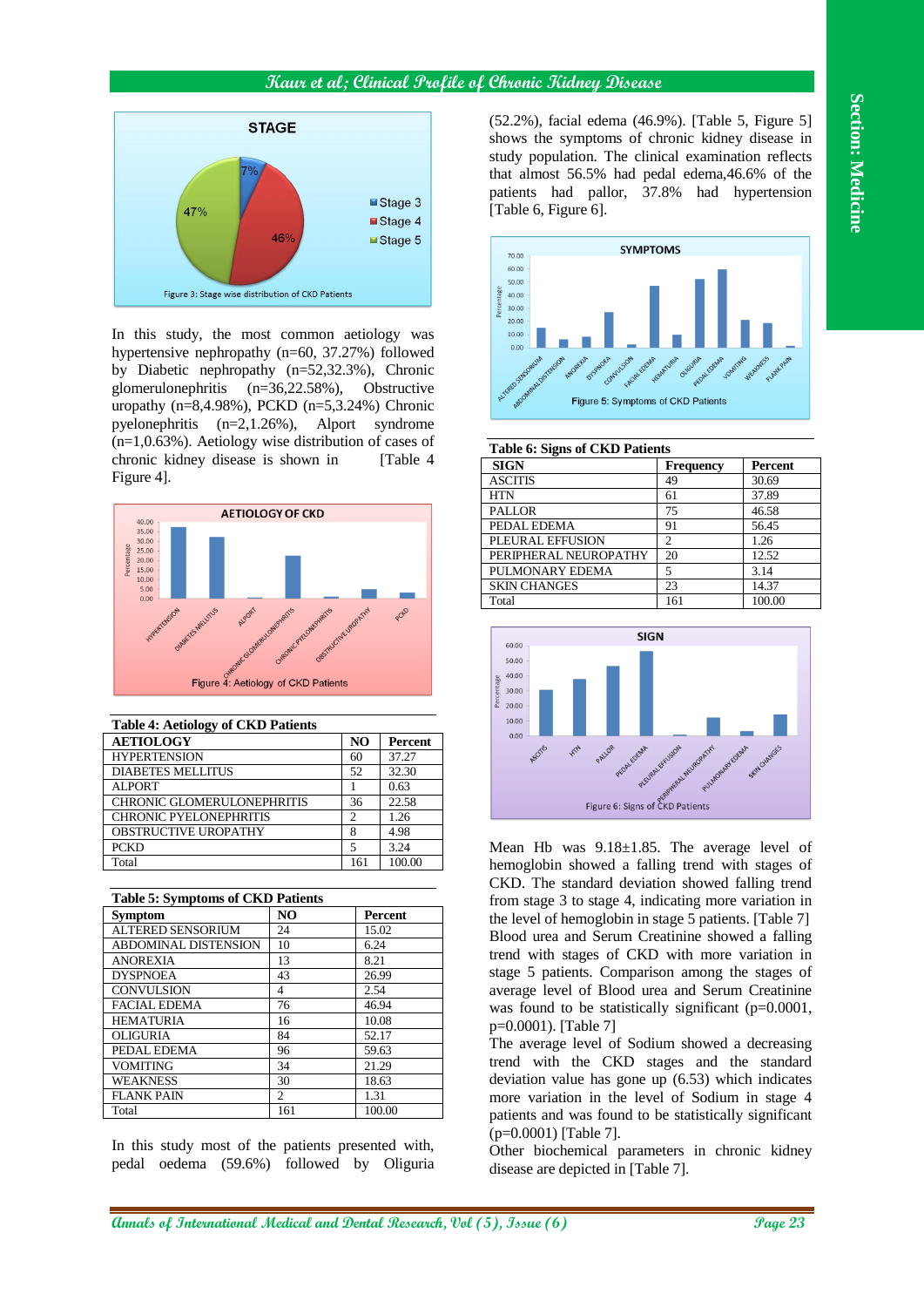# **Section: Medicine Section: Medicine**

### **Kaur et al; Clinical Profile of Chronic Kidney Disease**

| Table 7: One way ANOVA |         |        |           |         |             |           |         |         |           |           |
|------------------------|---------|--------|-----------|---------|-------------|-----------|---------|---------|-----------|-----------|
| <b>STAGE</b>           |         |        |           |         |             |           |         | p-value |           |           |
|                        | Stage 3 |        |           | Stage 4 |             |           | Stage 5 |         |           |           |
|                        | n       | Mean   | <b>SD</b> | n       | <b>Mean</b> | <b>SD</b> | N       | Mean    | <b>SD</b> |           |
| HB                     | 11      | 9.95   | 1.23      | 74      | 9.40        | 1.86      | 76      | 8.84    | 1.87      | .063      |
| <b>UREA</b>            | 11      | 99.27  | 17.76     | 74      | 125.41      | 33.98     | 76      | 225.97  | 95.94     | $.0001**$ |
| <b>CREATININE</b>      | 11      | 2.25   | .21       | 74      | 3.40        | .55       | 76      | 7.03    | 2.81      | $.0001**$ |
| <b>GFR</b>             | 11      | 33.45  | 3.17      | 74      | 19.72       | 3.99      | 76      | 8.86    | 3.11      | $.0001**$ |
| <b>SODIUM</b>          | 11      | 141.82 | 4.21      | 74      | 138.68      | 6.53      | 76      | 136.04  | 5.96      | $.003**$  |
| <b>POTASSIUM</b>       | 11      | 4.61   | 1.36      | 74      | 4.82        | 1.38      | 76      | 4.43    | 1.39      | .144      |
| <b>CALCIUM</b>         | 11      | 9.31   | .84       | 74      | 8.96        | .88       | 76      | 9.24    | 1.00      | .156      |
| <b>ALBUMIN</b>         | 11      | 3.64   | .62       | 74      | 3.57        | .61       | 76      | 3.80    | .82       | .137      |

#### **Table 7: One way ANOVA**

\*\* Significant p value

# **DISCUSSION**

We included 161 patients in this study, which were distributed as per the GFR calculated with the MDRD equation. The mean age of all patients studied was 47.20±16.16 years. The maximum patients belonged to 51-60 years age group (21.7%). In this study, 75.8% of the patients were males. Various studies analysed by the NKF K/DOQI1, majority reported that the male sex was more at risk for CKD with progression to end stage renal disease. Nand et al,<sup>[8]</sup> reported in there study males accounting for 64.25% and females 35.75% of CKD patients respectively with mean age at presentation being  $46.66 \pm 16.60$ .

In this study most common cause of Nephropathy was Hypertension (37.27%) followed by Diabetes. This trend is similar to that reported by Jha et al.<sup>[7]</sup> The haemoglobin levels were below 10 gm/dl in

90% of the patients with falling trend from stage 3 to stage 4. Renuka Prasad. Y. Set al also reported similar trend.<sup>[9]</sup> Lower hemoglobin results from reduced erythropoietin synthesis in the kidneys and inhibitors of erythropoiesis.<sup>[10]</sup> The severity of anaemia in chronic kidney disease is related to the duration and extent of kidney failure. Onset and severity of anaemia are related to the levels of GFR.

In stage 3 patients, the average level of potassium was 4.6 with a standard deviation of 1.36 which kept on increasing with the CKD stage. Hyperkalemia may occur in association with dietary indiscretion, increased catabolism or metabolic acidosis. [7]

Hyponatremia was observed in 22.3% of the total patients with increasing standard deviation from stage 3 to stage 5. This trend was statistically significant with p value 0.003. Chronic kidney disease (CKD) is frequently complicated with hyponatremia, due to fluid overload or diuretic usage. Hyponatremia in CKD population is associated with increased mortality.[11]

# **CONCLUSION**

The major symptoms were pedal edema, Oliguria and Facial edema, the major signs were pallor and high blood pressure. So patients presenting with these features must be evaluated to detect CKD at early stage to reduce morbidity and mortality.

The major causes of CKD in descending order were hypertension, type 2 diabetes mellitus, chronic glomerulonephritis and obstructive uropathy. So by detecting these causes, we can prevent further progression of chronic kidney disease.

Other complications like Electrolyte Imbalance

and hypoalbuminemia were seen in majority number of cases, thus it becomes important to detect and correct these complications early to prevent mortality.

#### **REFERENCES**

- 1. Agarwal SK, Dash SC, Mohammad I, Sreebhuasn R, Singh R, Pandy RM Prevalence of chronic renal failure in adults in Delhi, India. Nephrology Dial Transplantation. 2005;21:232- 233.
- 2. Mani M.K Prevention of chronic renal failure at the community level. Kidney International. 2003; 63: 586-9 2.
- Agarwal, S. K. Chronic kidney disease and its prevention in India. Kidney International. 2005 ; 68( 98):S41-S45
- 4. Veerappan I, Abraham G. Chronic kidney disease: current status, challenges and management in India. In Medicine Update . Mumbai: Association of Physicians of India.2013: 593–597.
- 5. National Kidney Foundation. K/DOQI clinical practice guidelines for chronic kidney disease: evaluation, classification, and stratification. Am J Kidney Dis. 2002; 39:S18.
- 6. Cecka JM. The UNOS scientific renal transplant registry. ClinTranspl. 2000: 1-18.
- 7. JhaVK ,Shashibhushan. Clinical Profile of Chronic Kidney Disease Patients in a Tertiary Care Hospital-An Observational Study. J Nephrol Kidney Dis. 2018; 2(2): 1016.
- Nand N,Kala V, Sharma M.Spectrum of chronic kidney disease in a tertiary care hospital in Haryana.JIACM 2015; 16(2): 110-3.
- 9. Renuka Prasad. Y. S, Krishna Murthy. H. A.Journal of Evolution of Medical and Dental Sciences.2012;1(6):1214- 1222.
- 10. McGonigleRJ, Wallin JD, Shadduck RK, Fisher JW: Erythropoietin deficiency and inhibition of erythropoiesis in renal insufficiency. Kidney Int. 1984; 25: 437-444
- 11. Lim LM, Tsai NC, Lin MY, et al. Hyponatremia is Associated with Fluid Imbalance and Adverse Renal Outcome in Chronic Kidney Disease Patients Treated with Diuretics. Sci Rep. 2016;6:36817.